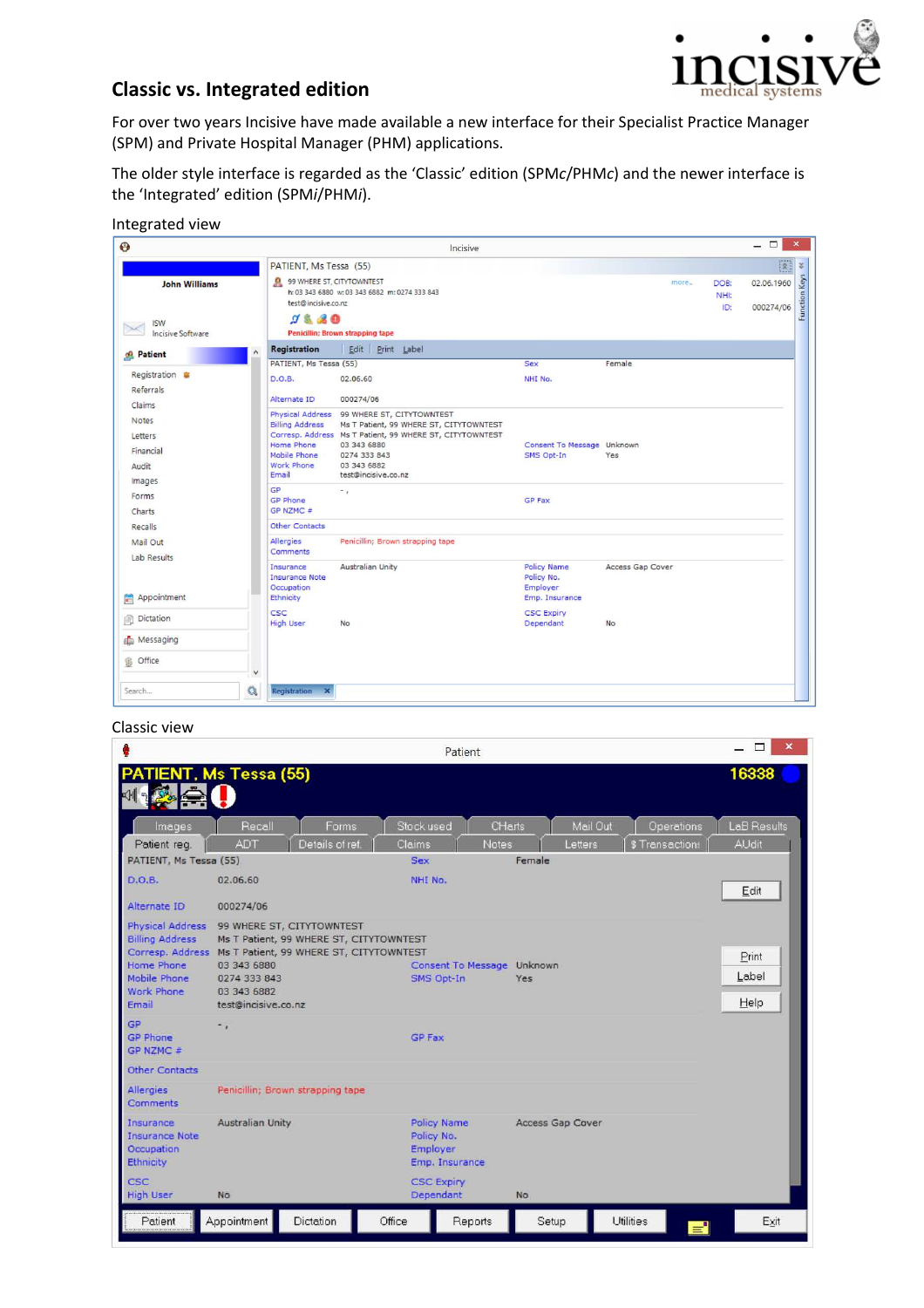### **What's changed?**

The most significant change between the Classic and Integrated editions is the rearrangement of the menu and buttons so that better use can be made of large and multiple monitors. The change is largely cosmetic as it really is just the interface (what you see) that has changed – the actual code in the engine of the application is the same so all of the functions that existing users are used to, still remain.

In fact, you can run both the Classic and Integrated editions on the same machine from the same program code. Some staff will want to start using the Integrated edition straight-away while others may want to remain with the Classic edition until they feel a bit more confident.

1. Navigation

The module buttons, tabs and action buttons have been shuffled around to allow for better use of large and multiple screens.

- **Module** buttons (bottom row of Classic) now display as section headers in the lefthand menu. They also appear at the bottom of the form as well and can be closed from there if required.
- **Tabs** (top part of each module in Classic) now display within the module sections in the left-hand menu
- **Action** buttons (right-hand buttons in Classic) now display as a Toolbar at the top of each screen.



2. Provider colours in the menu

The colour associated with each Provider (User) will display in the left-hand menu for the module that is open. If the Operator switches to a different Provider the menu colour will change.

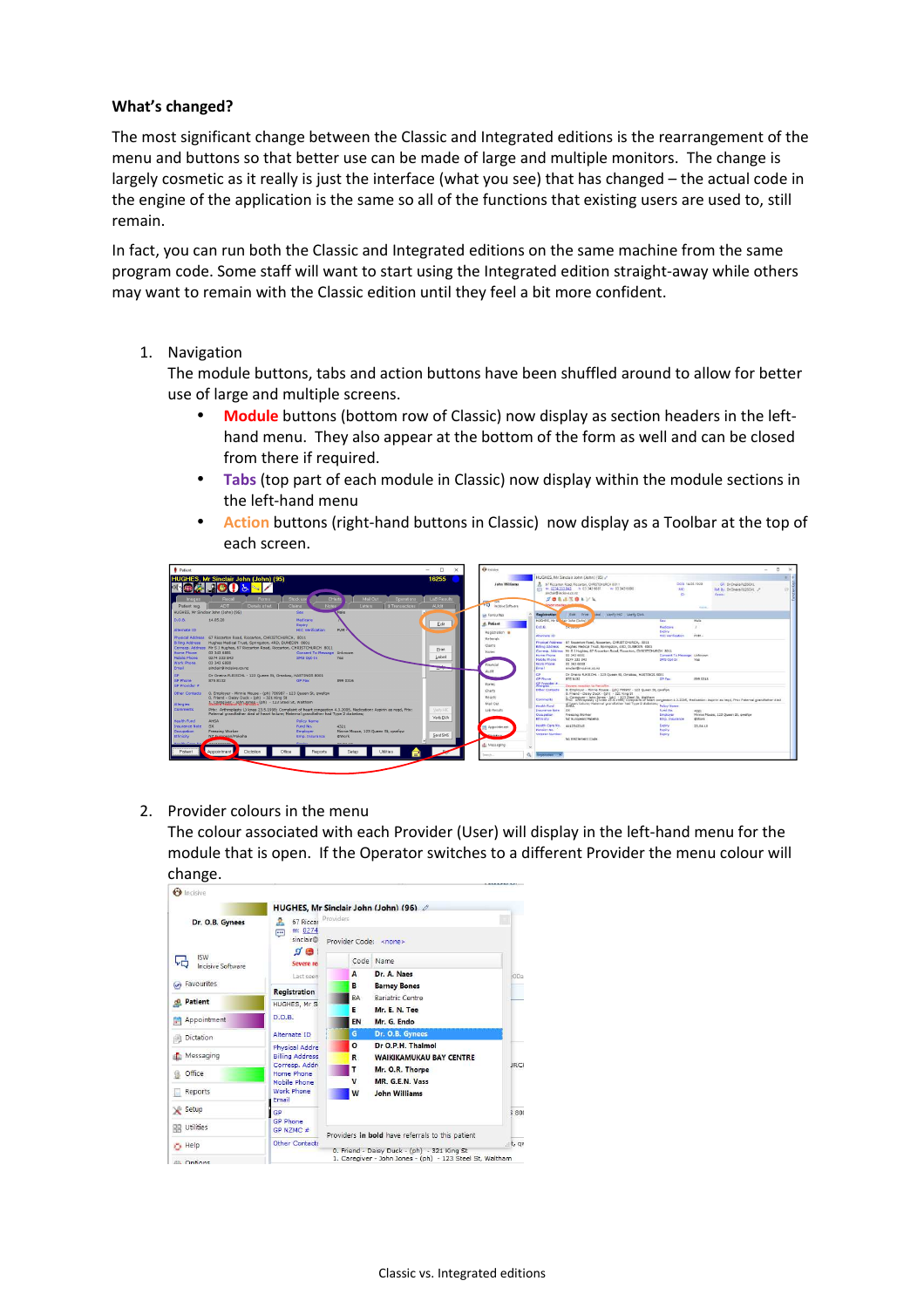3. Patient header

Additional information relating to the patient is displayed at the top of the Patient and Dictation modules. Patient address, contact numbers, alerts, allergies and appointments are now displayed. Details relating to the patient's last referral are also included. You can directly edit the patient's registration and referral details and send SMS messages.



## 4. Favourites

You can right-mouse-click on any menu item and add it to appear in your Favourites menu (optionally appears at the top of all menus)

5. Menu permissions

A new function exists that allows a practice or hospital to design their own level of access rights and determine which staff are allowed to perform specified tasks within the program. Rather than configure them on an individual Operator basis (Classic) you can now assign the permissions to a Role (admin, nurse etc.) and then assign staff members to a Role. They will inherit the Permissions given to the Role. A staff member can have multiple Roles. If access to a menu option or button is not permitted, it will appear greyed out or will not be visible at all.



6. Single Sign-On

Instead of requiring separate sign-on when starting some of the add-on programs (especially with PHM) you can now sign-on once and this will be passed out to the other Incisive applications (Contract Mgt., Stock Mgt., Hospital booking etc.).

#### 7. Function Key fly-out

The function key options can be displayed on the right-hand-side, by collapsing or expanding the right-hand toolbar. Click on the chevron at the top of the toolbar.